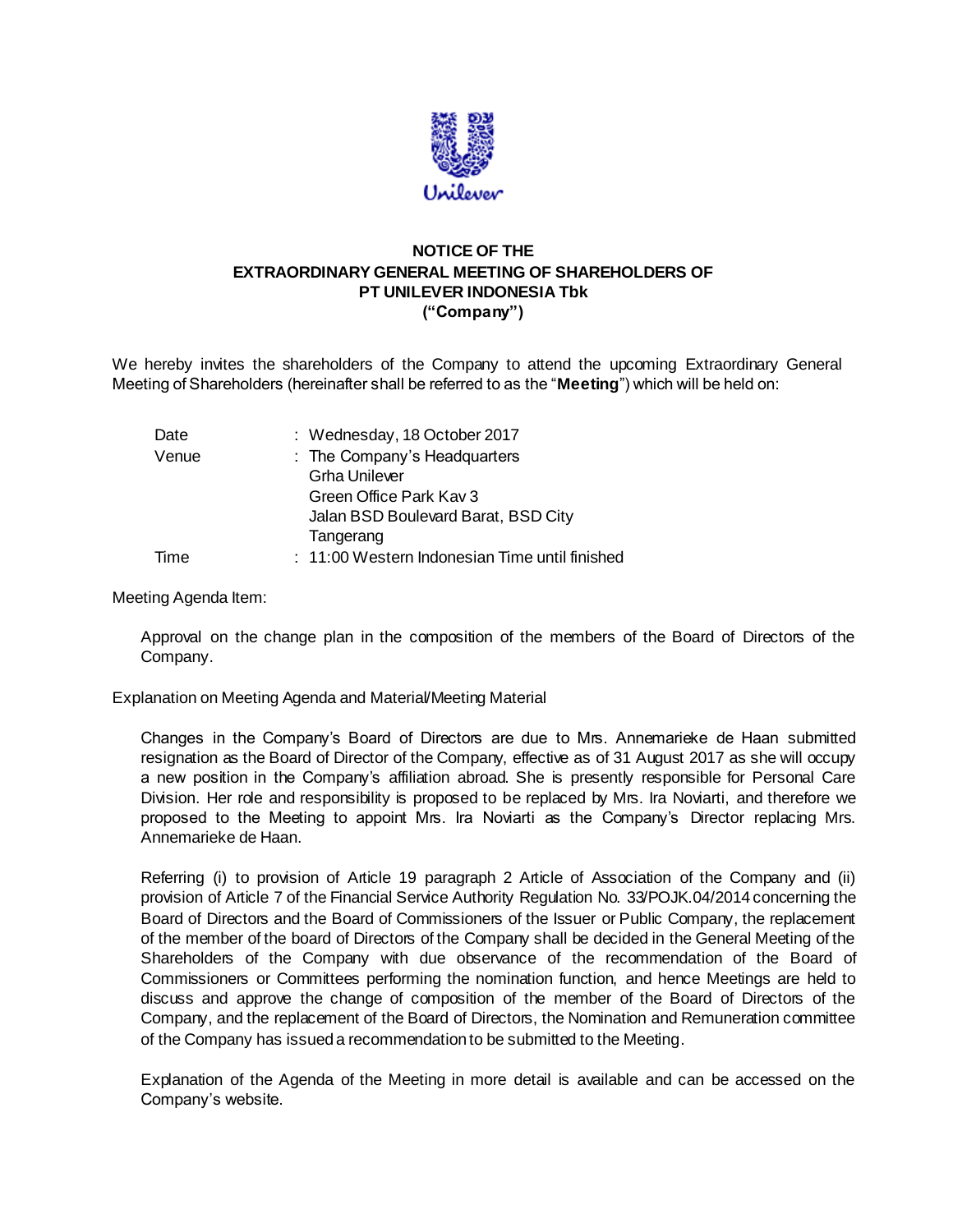

## **Explanation of the Quorum and Voting Process**

Meeting is legal and can be conducted as well as taking a binding resolution if attended by Shareholders and legal power of Shareholders representing more than ½ (one per two) of the total shares issued by the Company with legal voting rights.

Meeting resolution taken by deliberation. In terms of resolution taken by deliberation is not reached, resolution is legal if agreed more than ½ (one per two) of total shares issued by the Company with legal voting rights were present or represented at the Meeting.

## **NOTES:**

- 1. In relation to the Meeting, the Company will not issue a separate invitation with regard to the Meetings to the Shareholders of the Company, therefore this advertisement of notice shall serve as the official invitation to the Shareholders of the Company.
- 2. The material for the Meetings is available in the head office of the Company, Grha Unilever, Green Office Park Kav. 3, Jl. BSD Boulevard Barat, BSD City, Tangerang, during the business hours since the date of this notice and will be uploaded to the website of the Company. The material will also be available during the day of the Meetings.
- 3. Those who are eligible to attend the Meetings are:
	- a. Shareholders of the Company or its proxy, which the share has not been included in the Collective Deposit, which is legally registered on the Company's Shareholders Registration List on 18 September 2017 at 16:00 Western Indonesian Time; and
	- b. Shareholders of the Company or its proxy, which the share has been included in the Collective Deposit of PT Kustodian Sentral Efek Indonesia (hereinafter be referred to as the "**KSEI**") or in the Custodian Bank (hereinafter be referred to as the "**CB**") or in the Security Company (hereinafter be referred as the "**SC**"), which is registered on the Account Registration List of KSEI, CB, or SC on 18 September 2017 at 16:00 Western Indonesian Time, as approved by the Written Confirmation to Attend the Meeting.
- 4. The Shareholders which share has not been included in the Collective Deposit or their legal proxy and wish to attend the Meeting is requested to provide the original of the Collective Share Certificate or provide the copy along with the copy of a valid Identification Card or any other identification document to the registration officer prior to entering the Meeting venue. For a Shareholder which share has been included in the Collective Deposit or its legal proxy is requested to provide the original of Written Confirmation to Attend the Meeting and the copy of a valid Identification Card or any other identification document.
- 5. a. The Shareholders of the Company which cannot attend the Meetings could only be represented by its proxy based on a Power of Attorney in the format which has been provided by the Board of Directors of the Company or any other format which may satisfy the Board of Directors, with a provision that the member of the Board of Directors, Board of Commissioner and the